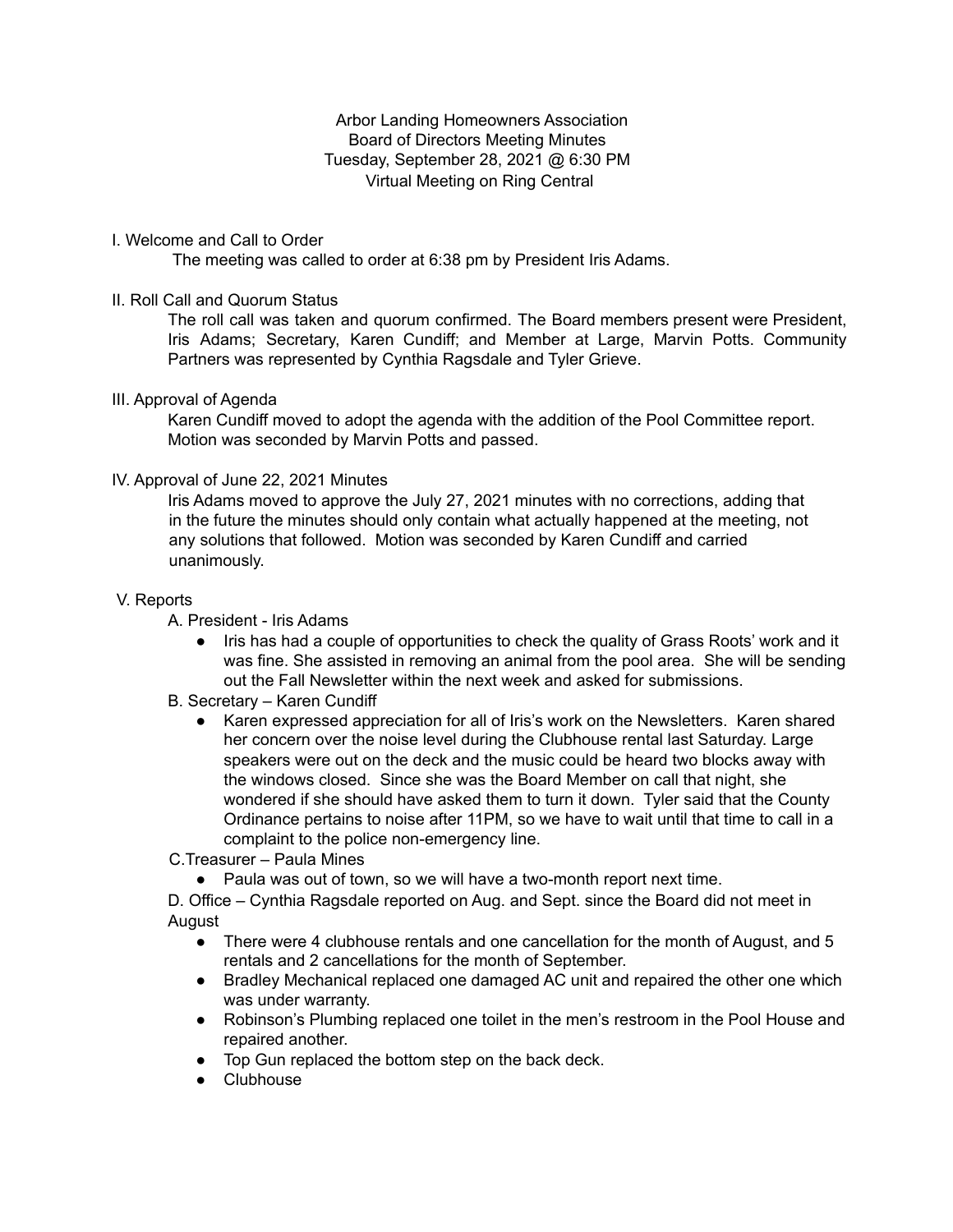- No supplies were purchased
- Office
	- Ink Toner was purchased
- Office concerns, questions, and complaints received:
	- Complaints regarding an abandoned car, trees cut down in a common area, and a privacy fence installed which violates the Covenants. Cynthia did not find the car.
	- $\circ$  Caution tape was placed on the bridge over the dam until a decision is made on repair or replacement, splitting the cost with IBPOA.
	- She obtained estimates from several furniture repair companies to fix the wheels on the Clubhouse chairs. These ranged from roughly \$175 to \$350, depending on what needs to be done.
	- When the Clubhouse and deck are power washed next week, it would cost an additional \$150 to do the Pool House. We will wait and do that in the spring before the pool opens.
- E. Committees
	- 1. Social
		- Iris Adams reported that we now have a chairperson, but they were not present to give a report.
	- 2. ARC
		- There have been 8 or 9 applications in the past 2 months and all have been approved in a timely manner. Iris Adams has now joined Board member Sophia Akrea and several other residents on the ARC committee,
	- 3. Pool
		- Douglas Aquatics was able to get the chlorine level up to standard during the month of August, which kept the black algae down and the pool looked much better. If their contract is renewed, two Douglas managers told Karen Cundiff, pool committee chair, that they would install a different pump that uses bleach because the chlorinator did not work properly.
		- Karen questioned when the tiles would be replaced since the pool has already been covered for the winter. Tyler has contacted but not heard back from Douglas, which has been an ongoing problem.

#### VI. Management – Tyler Grieve -Violations

- Tyler will meet with another company, Swim Club Management Group, in a couple weeks to get information on their services and cost. He will ask about having tiles replaced and how they clean the furniture.
- Tyler did a drive through inspection today and the neighborhood looked really good. Almost all of the mailboxes have been painted.
- Tyler is concerned about the danger of basketball goals on the busy streets with cars driving by so quickly. Karen asked about cul de sacs. Tyler said that these do not really concern him, but hesitates to treat residents in different ways.
- Cynthia noted that one resident consistently ignores the *No Skateboarding on the Sidewalk or Deck* sign by the Clubhouse. Others have left RVs parked in the neighborhood for extended periods of time. Iris will put reminders in the newsletter about these issues.

#### VII. Old Business

A. We need an ARC chairperson. Iris encouraged any resident who is interested in this to step up.